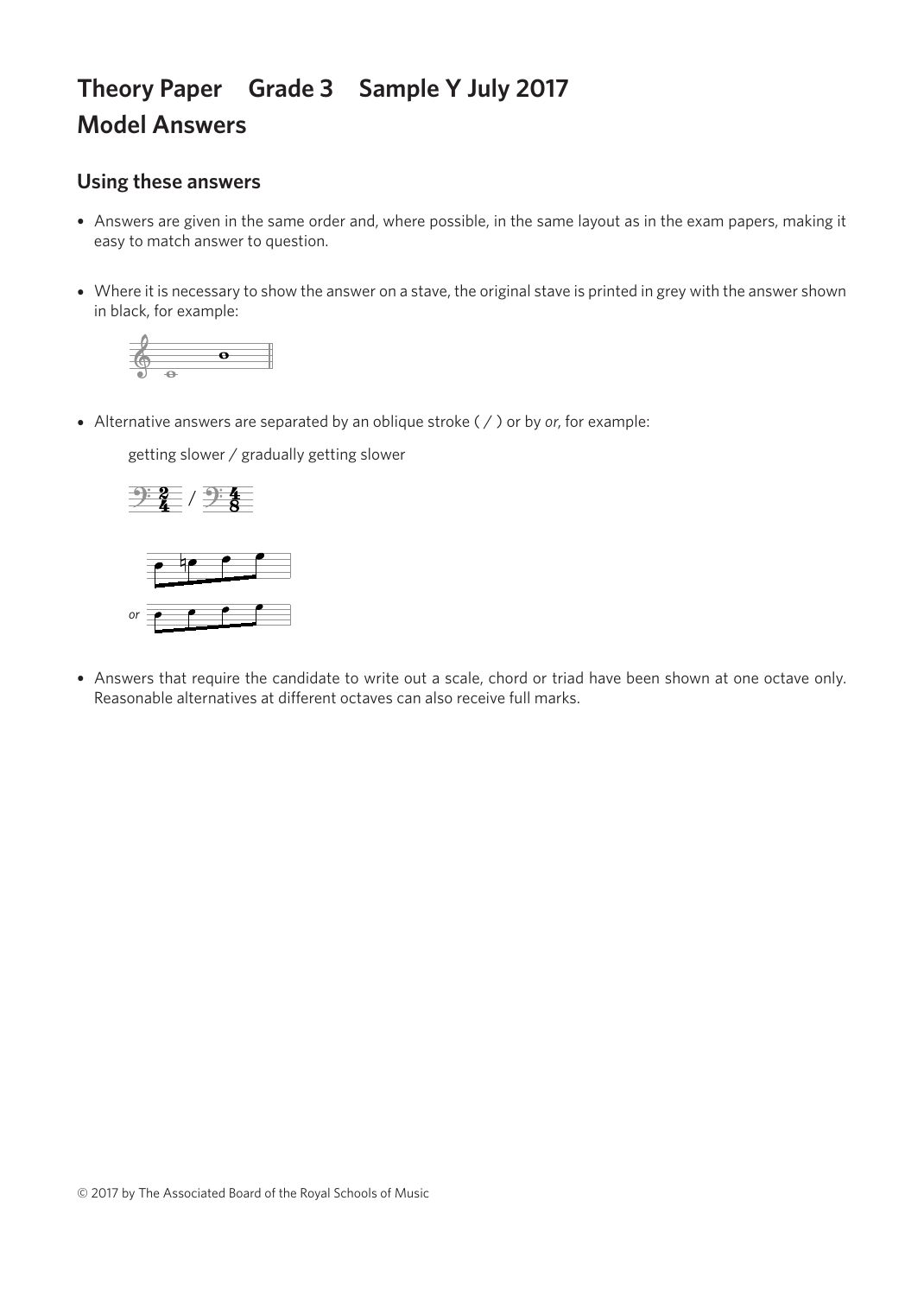







© Copyright 1959 by Hawkes & Son (London) Ltd Reproduced by permission of Boosey & Hawkes Music Publishers Ltd.

2